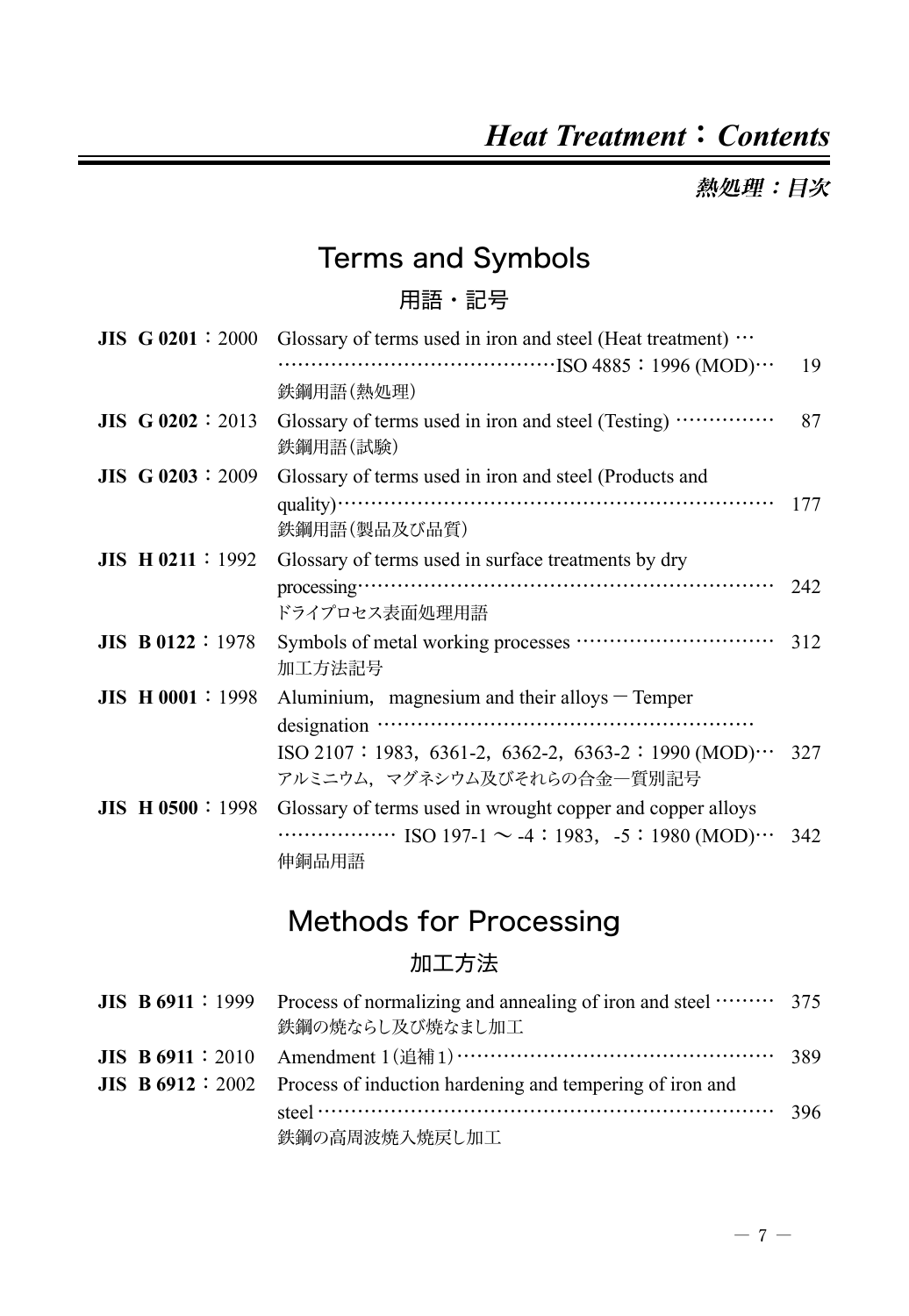― Heat Treatment ―

| $JIS$ B 6912 : 2010      | Amendment 1(追補1)………………………………………… 412                                               |     |
|--------------------------|------------------------------------------------------------------------------------|-----|
| $JIS$ B 6913 : 1999      | Process of quenching and tempering of iron and steel ··········· 416<br>鉄鋼の焼入焼戻し加工 |     |
| <b>JIS B 6913</b> : 2010 | Amendment 1 (追補 1) ……………………………………………… 431                                          |     |
| <b>JIS B 6914</b> : 2002 | Process of carburizing and carbonitriding, quenching and                           |     |
|                          | 鉄鋼の浸炭及び浸炭窒化焼入焼戻し加工                                                                 |     |
| <b>JIS B 6914</b> : 2010 | Amendment 1 (追補 1) ………………………………………………… 454                                         |     |
| <b>JIS B 6915</b> : 1999 | Process of nitriding and nitrocarburizing of iron and steel<br>鉄鋼の窒化及び軟窒化加工        | 457 |
| $JIS$ B 6915 : 2010      | Amendment 1 (追補 1) ……………………………………………… 477                                          |     |
| $JIS$ Z 3700 : 2009      | 溶接後熱処理方法                                                                           |     |

### Tests and Measuring Methods

#### 試験・測定方法

| $JIS$ B 6901 : 1998       | Heat treatment furnaces of metals $-$ Test methods of                                                                                                                                                                                                                                                                                   |     |
|---------------------------|-----------------------------------------------------------------------------------------------------------------------------------------------------------------------------------------------------------------------------------------------------------------------------------------------------------------------------------------|-----|
|                           | effective working zone and effective treating zone ··············· 491<br>金属熱処理設備一有効加熱帯及び有効処理帯試験方法                                                                                                                                                                                                                                      |     |
| $JIS$ G 0306 : 1988       | Steel forgings - General technical requirements ···················<br>鍛鋼品の製造,試験及び検査の通則                                                                                                                                                                                                                                                 | 508 |
| $JIS$ G 0306 : 2009       |                                                                                                                                                                                                                                                                                                                                         | 534 |
| <b>JIS G 0307</b> : 2014  | Steel castings $-$ General technical delivery requirements $\cdots$                                                                                                                                                                                                                                                                     |     |
|                           |                                                                                                                                                                                                                                                                                                                                         | 536 |
|                           | 鋳鋼品の製造,試験及び検査の通則                                                                                                                                                                                                                                                                                                                        |     |
| <b>RJIS G 0551 : 2020</b> | Steels – Micrographic determination of the apparent grain                                                                                                                                                                                                                                                                               |     |
|                           |                                                                                                                                                                                                                                                                                                                                         |     |
|                           | 鋼一結晶粒度の顕微鏡試験方法                                                                                                                                                                                                                                                                                                                          |     |
| <b>RJIS G 0553 : 2019</b> | Steel - Macroscopic examination by etching ···················                                                                                                                                                                                                                                                                          |     |
|                           | $\cdots$ [SO 4969 : 2015 (MOD) $\cdots$ 611                                                                                                                                                                                                                                                                                             |     |
|                           | 鋼のマクロ組織試験方法                                                                                                                                                                                                                                                                                                                             |     |
| $RJIS$ G 0555 : 2020      | Microscopic testing method for the non-metallic inclusions                                                                                                                                                                                                                                                                              |     |
|                           | in steel $\cdots$ $\cdots$ $\cdots$ $\cdots$ $\cdots$ $\cdots$ $\cdots$ $\cdots$ $\cdots$ $\cdots$ $\cdots$ $\cdots$ $\cdots$ $\cdots$ $\cdots$ $\cdots$ $\cdots$ $\cdots$ $\cdots$ $\cdots$ $\cdots$ $\cdots$ $\cdots$ $\cdots$ $\cdots$ $\cdots$ $\cdots$ $\cdots$ $\cdots$ $\cdots$ $\cdots$ $\cdots$ $\cdots$ $\cdots$ $\cdots$ $\$ |     |
|                           | 鋼の非金属介在物の顕微鏡試験方法                                                                                                                                                                                                                                                                                                                        |     |
| $JIS$ G 0556 : 2014       |                                                                                                                                                                                                                                                                                                                                         |     |
|                           |                                                                                                                                                                                                                                                                                                                                         |     |
|                           | 鋼の地きずの肉眼試験方法                                                                                                                                                                                                                                                                                                                            |     |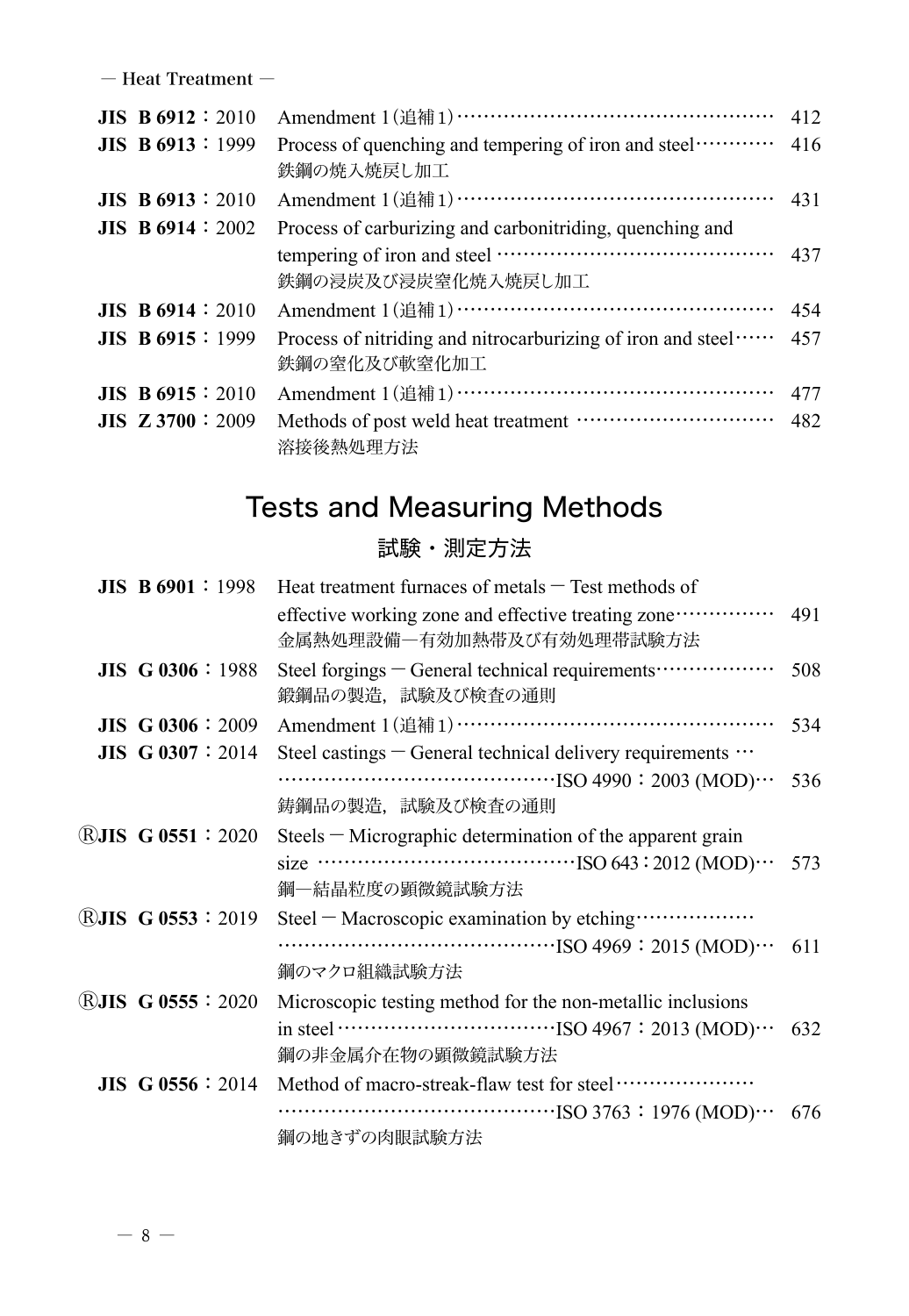|                          | ®JIS G 0557: 2019 Methods of measuring case depth hardened by carburizing                              |     |
|--------------------------|--------------------------------------------------------------------------------------------------------|-----|
|                          |                                                                                                        | 693 |
|                          | 鋼の浸炭硬化層深さ測定方法                                                                                          |     |
| <b>®JIS G 0558:2020</b>  | Steels - Determination of depth of decarburization ············                                        |     |
|                          |                                                                                                        | 706 |
|                          | 鋼の脱炭層深さ測定方法                                                                                            |     |
| <b>®JIS G 0559:2019</b>  | Steel - Determination of case depth after flame hardening                                              |     |
|                          |                                                                                                        | 726 |
|                          | 鋼の炎焼入及び高周波焼入硬化層深さ測定方法                                                                                  |     |
| <b>JIS G 0560 : 2008</b> | Method of sulphur print for steel…ISO 4968: 1979 (MOD)…                                                | 740 |
|                          | 鋼のサルファプリント試験方法                                                                                         |     |
| (R) $JIS$ G 0561 : 2020  | Method of hardenability test for steel (End quenching method)                                          |     |
|                          |                                                                                                        | 750 |
|                          | 鋼の焼入性試験方法(一端焼入方法)                                                                                      |     |
| <b>JIS G 0562</b> : 1993 | Method of measuring nitrided case depth for iron and steel                                             | 763 |
|                          | 鉄鋼の窒化層深さ測定方法                                                                                           |     |
| JIS G 0563:1993          | Method of measuring surface hardness for nitrided iron and                                             |     |
|                          |                                                                                                        | 772 |
|                          | 鉄鋼の窒化層表面硬さ測定方法                                                                                         |     |
| JIS G 0566:1980          |                                                                                                        | 775 |
|                          | 鋼の火花試験方法                                                                                               |     |
| <b>JIS G 0587 : 2007</b> | Method for ultrasonic examination for carbon steel and low                                             |     |
|                          |                                                                                                        | 799 |
|                          | 炭素鋼鍛鋼品及び低合金鋼鍛鋼品の超音波探傷試験方法                                                                              |     |
| $JIS$ H 0501 : 1986      | Methods for estimating average grain size of wrought copper                                            |     |
|                          | and copper alloys $\cdots$ $\cdots$ $\cdots$ $\cdots$ $\cdots$ $\cdots$ ISO 2624 : 1973 (IDT) $\cdots$ | 825 |
|                          | 伸銅品結晶粒度試験方法                                                                                            |     |
| $JIS$ Z 2241 : 2011      | Metallic materials - Tensile testing - Method of test at room                                          |     |
|                          |                                                                                                        | 830 |
|                          | 金属材料引張試験方法                                                                                             |     |
| $JIS$ Z 2242 : 2018      | Method for Charpy pendulum impact test of metallic                                                     |     |
|                          |                                                                                                        | 902 |
|                          | 金属材料のシャルピー衝撃試験方法                                                                                       |     |
| <b>RJIS Z 2242:2020</b>  |                                                                                                        | 939 |
|                          | <b>EJIS Z 2244-1: 2020 Vickers hardness test - Part 1: Test method </b>                                |     |
|                          |                                                                                                        | 941 |
|                          | ビッカース硬さ試験一第1部:試験方法                                                                                     |     |
| <b>®JIS Z 2245:2021</b>  |                                                                                                        |     |
|                          |                                                                                                        | 975 |
|                          | ロックウェル硬さ試験一試験方法                                                                                        |     |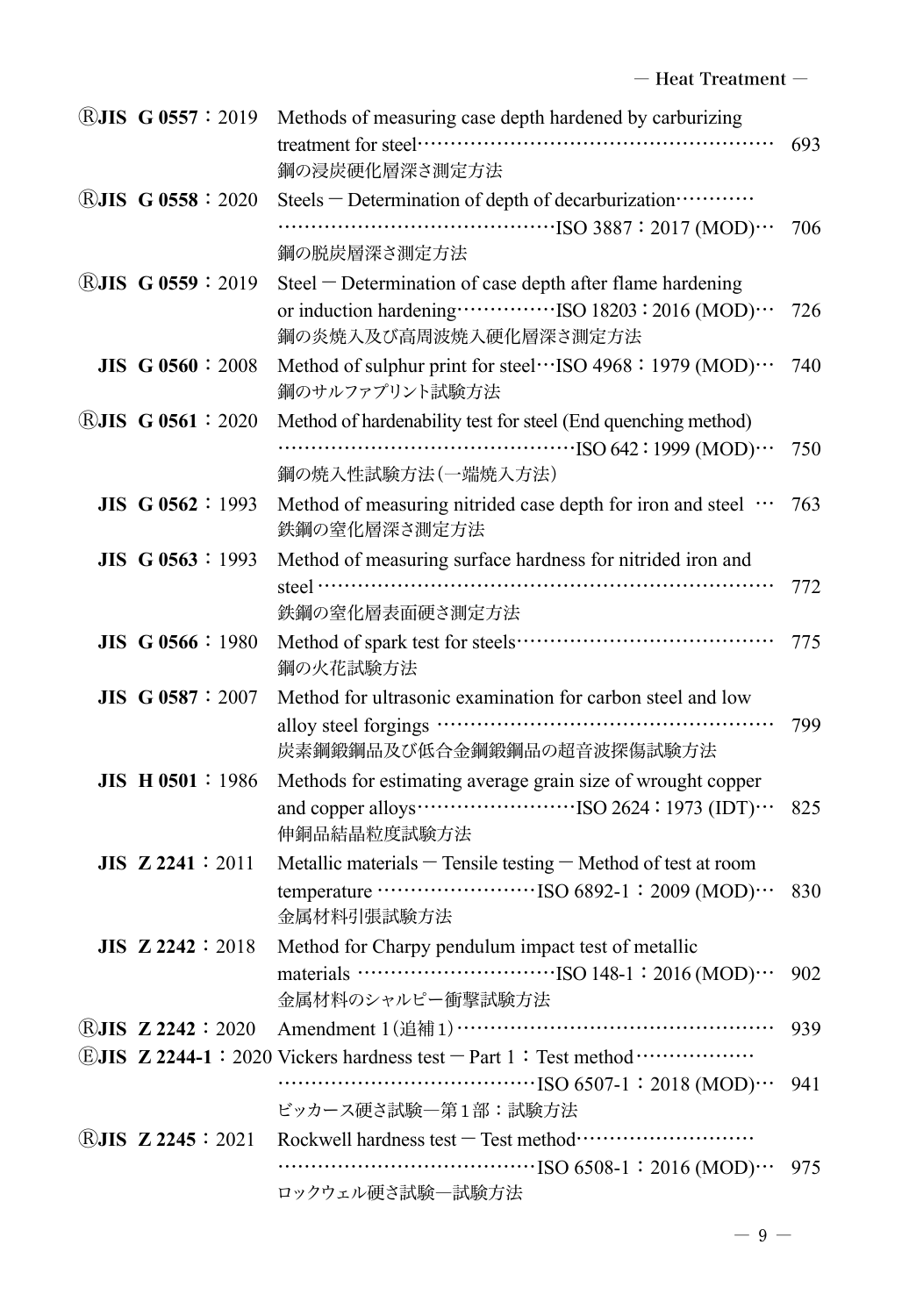― Heat Treatment ―

| <b>JIS Z 2246: 2000</b>  | ショア硬さ試験一試験方法                                                                                                        |  |
|--------------------------|---------------------------------------------------------------------------------------------------------------------|--|
|                          | <b>EJIS Z 2251-1:</b> 2020 Knoop hardness test - Part 1: Test method                                                |  |
|                          | $\cdots$ [SO 4545-1 : 2017 (MOD) $\cdots$ 1014                                                                      |  |
|                          | ヌープ硬さ試験一第1部:試験方法                                                                                                    |  |
| $JIS$ $Z$ 2252 : 1991    | Test methods for Vickers hardness at elevated temperatures $\cdots$ 1042<br>高温ビッカース硬さ試験方法                           |  |
|                          | JIS Z 2320-1 : 2017 Non-destructive testing $-Magnetic$ particle testing $-$ Part 1:                                |  |
|                          | General principles………………ISO 9934-1: 2015 (MOD)… 1047<br>非破壊試験一磁粉探傷試験一第1部:一般通則                                       |  |
| <b>JIS Z 2340</b> : 2002 | Confirmation method of calibration by visual calibration                                                            |  |
|                          | gauge on magnetic particle and liquid penetrant testing ········· 1080<br>目視基準ゲージを用いた浸透探傷試験及び磁粉探傷試験の目<br>視観察条件の確認方法 |  |
|                          | JIS $Z$ 2343-1:2017 Non-destructive testing – Penetrant testing – Part 1: General                                   |  |
|                          | principles - Method for liquid penetrant testing and classification                                                 |  |
|                          | 非破壊試験一浸透探傷試験一第1部:一般通則:浸透探傷試                                                                                         |  |
|                          | 験方法及び浸透指示模様の分類                                                                                                      |  |
| <b>JIS Z 2501:2000</b>   | Sintered metal materials - Determination of density, oil                                                            |  |
|                          | content and open porosity ··· ISO/DIS 2738: 1996 (MOD) ··· 1114<br>焼結金属材料一密度、含油率及び開放気孔率試験方法                         |  |
| <b>JIS Z 2550</b> : 2016 | Sintered metal materials - Specifications ························                                                  |  |
|                          | $\cdots$ [SO 5755 : 2012 (MOD) $\cdots$ 1124                                                                        |  |
|                          | 焼結金属材料一仕様                                                                                                           |  |
| <b>JIS Z 8704</b> : 1993 | Temperature measurement - Electrical methods ················· 1170<br>温度測定方法一電気的方法                                 |  |
| JIS Z 8705 : 1992        | Method of temperature measurement by liquid-in-glass                                                                |  |
|                          | thermometers $\cdots$ and $\cdots$ and $\cdots$ and $\cdots$ 1201<br>ガラス製温度計による温度測定方法                               |  |
| JIS Z 8705: 2006         | Amendment 1(追補1)………………………………………… 1217                                                                               |  |
| JIS Z 8706:1980          | Methods of temperature measurement by optical pyrometers… 1218<br>光高温計による温度測定方法                                     |  |
| JIS Z 8707: 1992         | Method of temperature measurement by filled-system                                                                  |  |
|                          | thermometers and bimetallic thermometers ························· 1255<br>充満式温度計及びバイメタル式温度計による温度測定方法               |  |
| JIS Z 8710:1993          | Temperature measurement - General requirement ·············· 1266<br>温度測定方法通則                                       |  |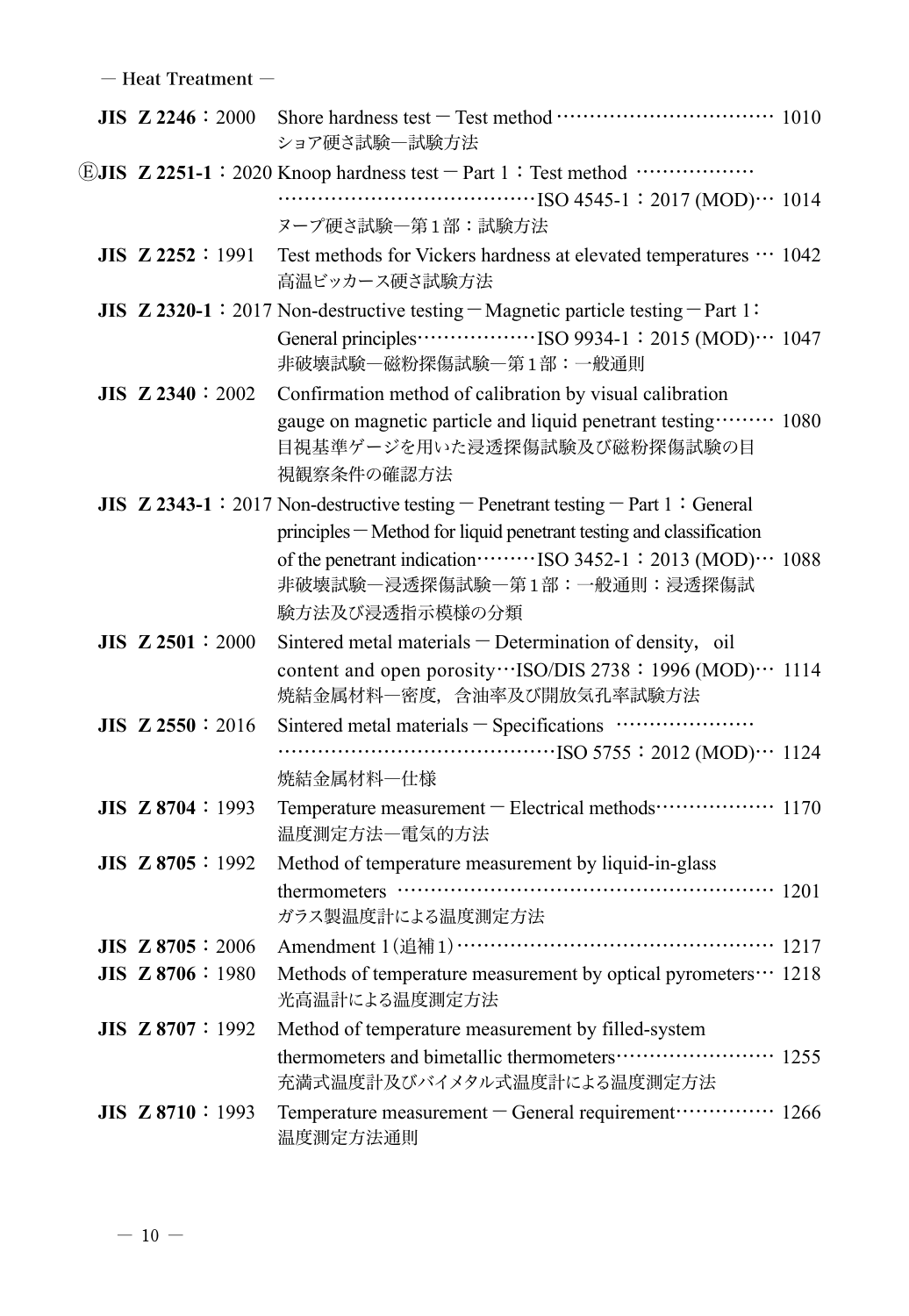# Tests and Measuring Equipments

#### 試験機・測定器

| <b>JIS B 7502</b> : 2016    | マイクロメータ                                                                                                                                                        |
|-----------------------------|----------------------------------------------------------------------------------------------------------------------------------------------------------------|
| <b>JIS B 7503</b> : 2017    | ダイヤルゲージ                                                                                                                                                        |
| JIS B $7507:2016$           | ノギス                                                                                                                                                            |
| JIS B 7514:1977             | 直定規                                                                                                                                                            |
| <b>JIS B 7524 : 2008</b>    | Feeler gauges …………………………………………………… 1409<br>すきまゲージ                                                                                                              |
| <b>JIS B 7724</b> : 2017    | Brinell hardness test $-$ Verification and calibration of testing<br>machines ISO 6506-2: 2014 (MOD) 1417<br>ブリネル硬さ試験一試験機の検証及び校正                               |
| <b>RJIS B 7725 : 2020</b>   | Vickers hardness test $-$ Verification and calibration of testing<br>ビッカース硬さ試験一試験機の検証及び校正                                                                      |
| <b>JIS B</b> 7726 : 2017    | Rockwell hardness test $-$ Verification and calibration of<br>testing machines and indenters ··· ISO 6508-2 : 2015 (MOD) ··· 1463<br>ロックウェル硬さ試験一試験機及び圧子の検証及び校正 |
| <b>JIS B</b> $7727 : 2000$  | Shore hardness test $-$ Verification of testing machines $\cdots$ 1492<br>ショア硬さ試験一試験機の検証                                                                       |
| <b>RJIS B 7734 : 2020</b>   | Knoop hardness test $-$ Verification and calibration of testing<br>ヌープ硬さ試験一試験機の検証及び校正                                                                          |
| $JIS \text{ } C1302 : 2018$ | 絶縁抵抗計                                                                                                                                                          |
| JIS C 1602 : 2015           | Thermocouples……………………IEC 60584-1: 2013 (MOD)… 1564<br>熱電対                                                                                                      |
| JIS C 1604 : 2013           | Platinum resistance thermometers ··· IEC 60751: 2008 (MOD) ··· 1637<br>測温抵抗体                                                                                   |
| <b>RJIS C 1605 : 2021</b>   | Mineral insulated thermocouples ··· IEC 61515: 2016 (MOD) ··· 1681<br>シース熱電対                                                                                   |
| $JIS \text{ } C1610 : 2012$ | Extension and compensating cables for thermocouples<br>熱電対用補償導線                                                                                                |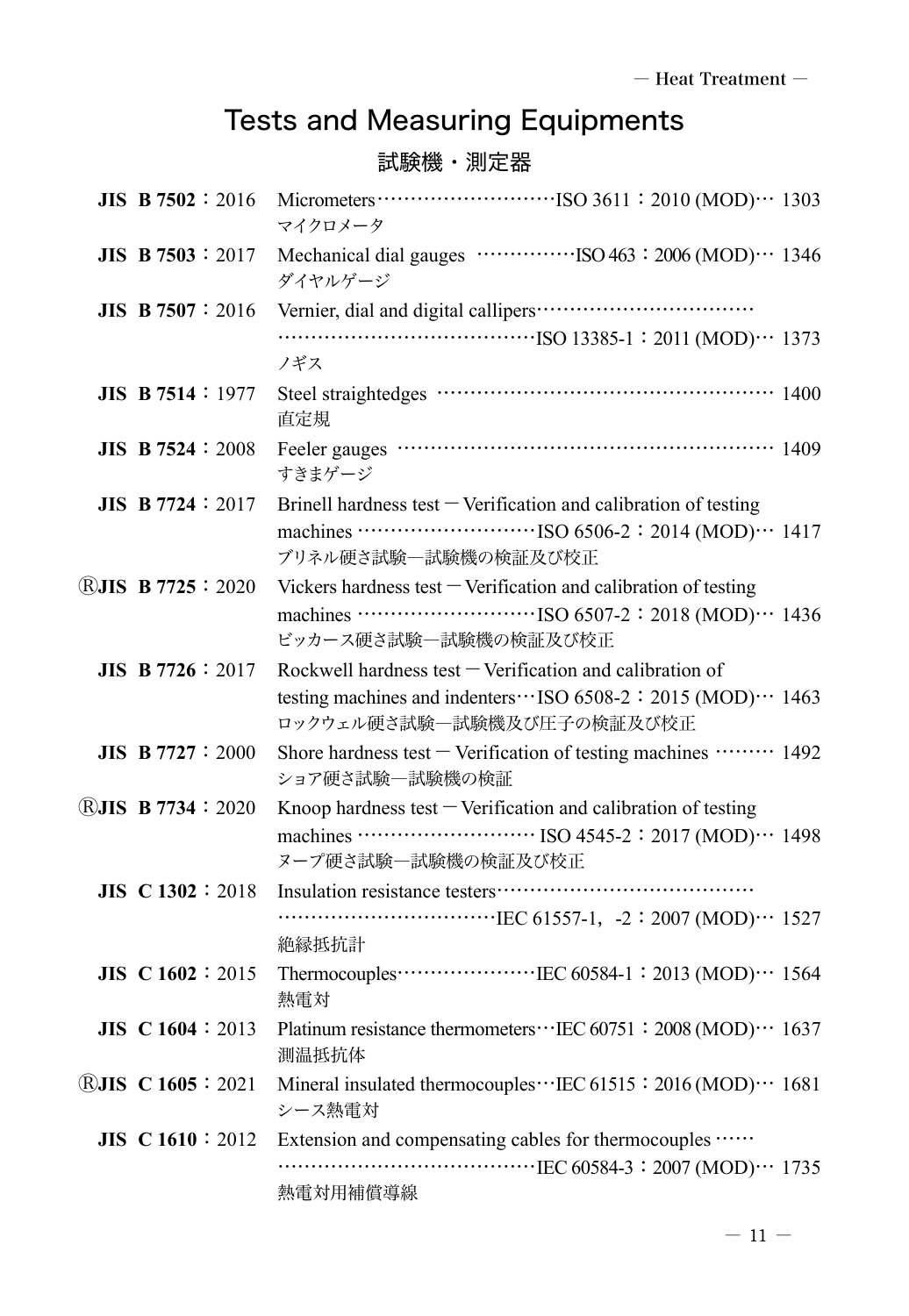― Heat Treatment ―

|  | <b>JIS</b> C $1612 : 2000$ Test methods for radiation thermometers $\cdots$ $\cdots$ $\cdots$ $\cdots$ 1759<br>放射温度計の性能試験方法通則 |  |
|--|-------------------------------------------------------------------------------------------------------------------------------|--|
|  | 赤外線ガス分析計                                                                                                                      |  |

# Processing Materials

#### 加工材料

#### Carbon and Alloy Steel

炭素鋼・合金鋼

| $\bigcirc$ JIS G 3441 : 2021 | Alloy steel tubes for machine purposes ……………………… 1817<br>機械構造用合金鋼鋼管                      |
|------------------------------|------------------------------------------------------------------------------------------|
| <b>RJIS G 3445 : 2021</b>    | Carbon steel tubes for machine structure ···························· 1827<br>機械構造用炭素鋼鋼管 |
| <b>RJIS G 3478 : 2021</b>    | Carbon steel tubes for general machine structural purposes…… 1843<br>一般機械構造用炭素鋼鋼管        |
| $\bigcirc$ UIS G 3479 : 2021 | Steel tubes for machine structure with specified hardenability                           |
|                              | bands $\cdots$ 1851<br>焼入性を保証した機械構造用鋼管                                                   |
|                              | <b>RJIS</b> G 3507-1 : 2021 Carbon steels for cold heading $-$ Part 1 : Wire rods        |
|                              | 冷間圧造用炭素鋼一第1部:線材                                                                          |
|                              | JIS G 3507-2: 2005 Carbon steels for cold heading - Part 2: Wires                        |
|                              | $\cdots$ (MOD) $\cdots$ 1897                                                             |
|                              | 冷間圧造用炭素鋼一第2部:線                                                                           |
|                              | <b>RJIS G</b> 3508-1 : 2021 Boron steels for cold heading $-$ Part 1 : Wire rods         |
|                              |                                                                                          |
|                              | 冷間圧造用ボロン鋼一第1部:線材                                                                         |
|                              | <b>JIS</b> G 3508-2 : 2005 Boron steels for cold heading $-$ Part 2 : Wires $\cdots$     |
|                              |                                                                                          |
|                              | 冷間圧造用ボロン鋼一第2部:線                                                                          |
|                              | ®JIS G 3509-1: 2021 Low-alloyed steels for cold heading - Part 1: Wire rods              |
|                              |                                                                                          |
|                              | 冷間圧造用合金鋼一第1部:線材                                                                          |
|                              | JIS G 3509-2 : 2003 Low-alloyed steels for cold heading $-$ Part 2 : Wires…….            |
|                              | $\cdots$ (MOD) $\cdots$ 1987                                                             |
|                              | 冷間圧造用合金鋼一第2部:線                                                                           |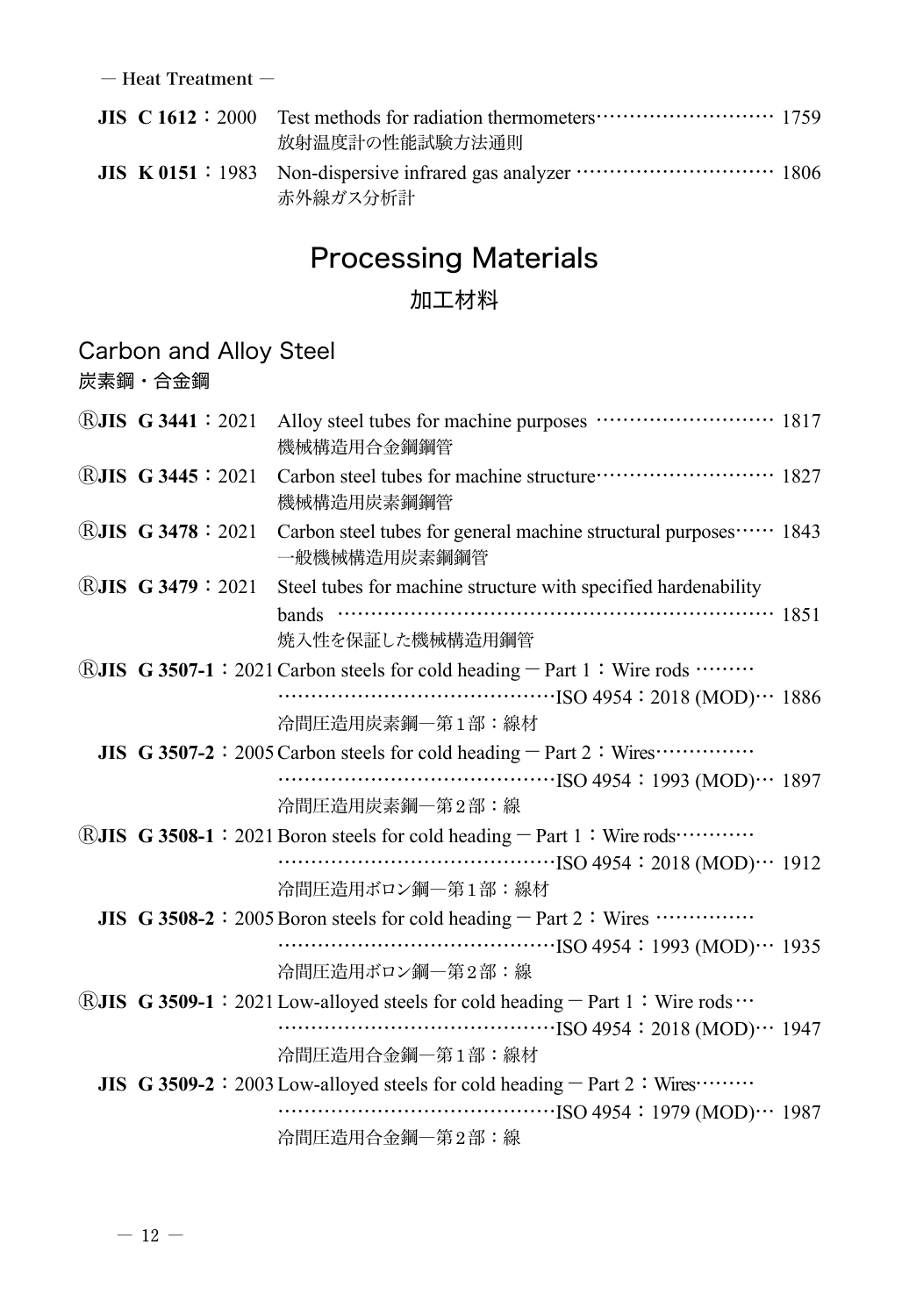|                          | JIS G 4051:2016           | Carbon steels for machine structural use ································<br>$\cdots$ (MOD) $\cdots$ 1999<br>機械構造用炭素鋼鋼材                                                                          |
|--------------------------|---------------------------|--------------------------------------------------------------------------------------------------------------------------------------------------------------------------------------------------|
|                          | JIS G 4051 : 2018         | Amendment 1(追補1)………………………………………… 2021                                                                                                                                                            |
|                          | JIS G 4052 : 2016         | Structural steels with specified hardenability bands ············<br>$\cdots$ $\cdots$ $\cdots$ $\cdots$ $\cdots$ $\cdots$ ISO 683-2 : 2012, -3 : 2014 (MOD) $\cdots$ 2023<br>焼入性を保証した構造用鋼鋼材(H鋼) |
|                          | JIS G 4053:2016           | Low-alloyed steels for machine structural use ···················<br>$\cdots$ ISO 683-1, -2:2012, -3, -5:2014 (MOD) $\cdots$ 2066<br>機械構造用合金鋼鋼材                                                  |
|                          | <b>JIS G 4053</b> : 2018  | Amendment 1 (追補1) …………………………………………… 2086                                                                                                                                                         |
|                          | ステンレス鋼・耐熱鋼                | Stainless steel and Heat-resistant Steel                                                                                                                                                         |
|                          | <b>RJIS G 4303 : 2021</b> | ステンレス鋼棒                                                                                                                                                                                          |
|                          | <b>®JIS G 4311:2019</b>   | $\cdots$ [SO 683-15 : 1992, 4955 : 2016 (MOD) $\cdots$ 2119<br>耐熱鋼棒及び線材                                                                                                                          |
|                          | <b>JIS G 4313</b> : 2011  | Cold rolled stainless steel strip for springs<br>ばね用ステンレス鋼帯                                                                                                                                      |
|                          | $JIS$ G 4317 : 2018       | 熱間成形ステンレス鋼形鋼                                                                                                                                                                                     |
|                          | <b>JIS G 4901: 1999</b>   | Corrosion-resisting and heat-resisting superalloy bars ··········· 2195<br>耐食耐熱超合金棒                                                                                                              |
|                          |                           | JIS G 4901: 2008 Amendment 1(追補1) …………………………………………… 2207                                                                                                                                         |
| <b>Tool Steel</b><br>工具鋼 |                           |                                                                                                                                                                                                  |
|                          |                           | 炭素工具鋼鋼材                                                                                                                                                                                          |
|                          | <b>JIS G 4403 : 2015</b>  | High speed tool steels  ISO 4957: 1999 (MOD) 2225<br>高速度工具鋼鋼材                                                                                                                                    |
|                          | JIS $G$ 4404 : 2015       | Alloy tool steels ………………… ISO 4957: 1999 (MOD)… 2242<br>合金工具鋼鋼材                                                                                                                                  |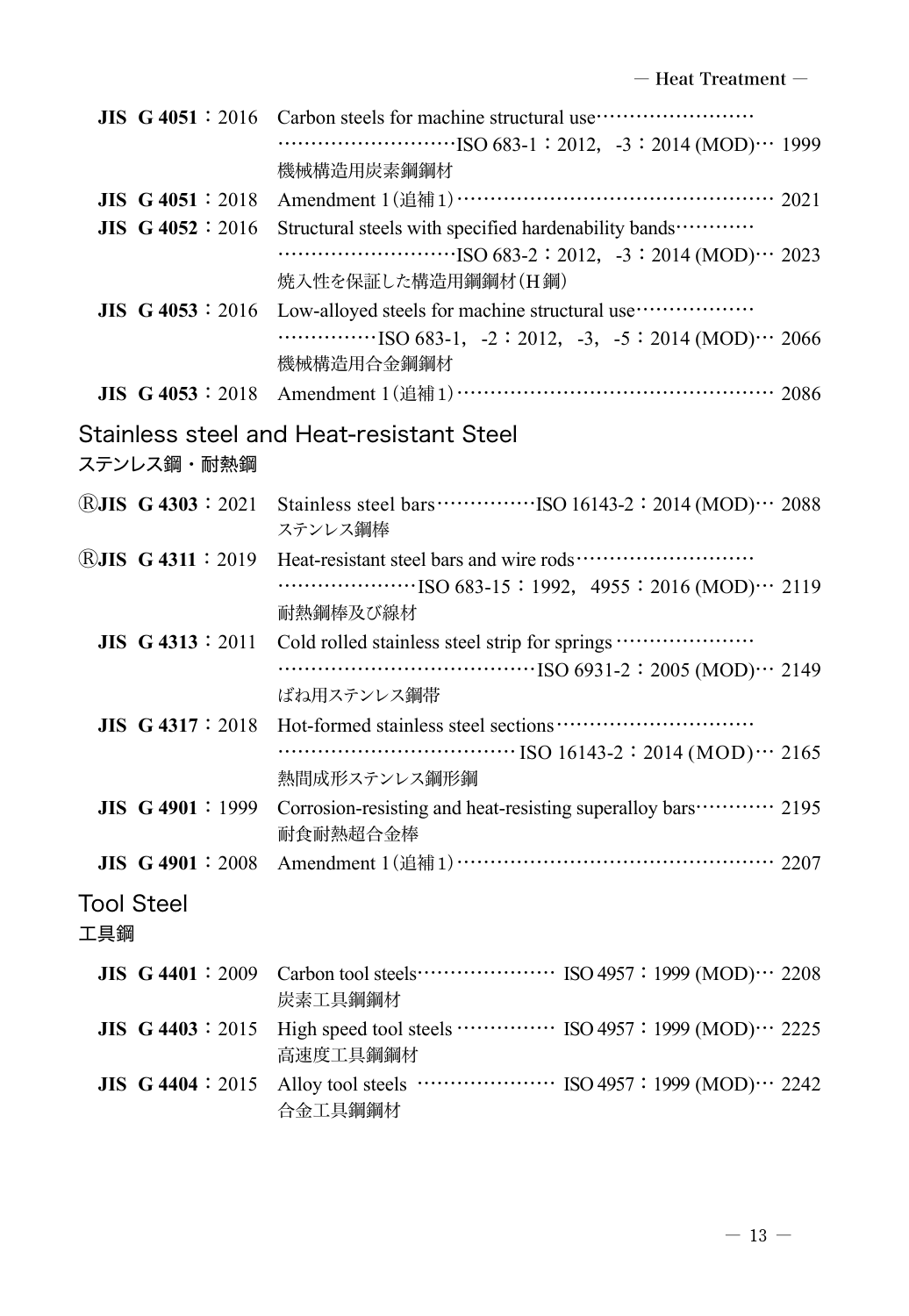| - Heat Treatment -           |                                                                                             |
|------------------------------|---------------------------------------------------------------------------------------------|
| <b>Spring Steel</b><br>ばね鋼   |                                                                                             |
| (R) $JIS$ G 4801 : 2021      | ばね鋼鋼材                                                                                       |
| <b>Bearing Steel</b><br>軸受鋼  |                                                                                             |
|                              | ®JIS G 4805: 2019 High carbon chromium bearing steels<br>高炭素クロム軸受鋼鋼材                        |
| <b>Steel Forgings</b><br>鍛鋼品 |                                                                                             |
| $JIS$ G 3201 : 1988          | Carbon steel forgings for general use ······························ 2291<br>炭素鋼鍛鋼品         |
| $JIS$ G 3201 : 2008          | Amendment 1(追補1)……………………………………… 2299                                                        |
| $JIS$ G 3214 : 1991          | Stainless steel forgings for pressure vessels ······················ 2302<br>圧力容器用ステンレス鋼鍛鋼品 |
| $JIS$ G 3214 : 2009          | Amendment 1(追補1)………………………………………… 2318                                                       |
| <b>JIS G 3221 : 1988</b>     | Chromium molybdenum steel forgings for general use  2321<br>クロムモリブデン鋼鍛鋼品                    |
| JIS G 3221:2008              | Amendment 1(追補1) ………………………………………… 2334                                                      |
| <b>JIS G 3222 : 1988</b>     | Nickel chromium molybdenum steel forgings for general use ··· 2337<br>ニッケルクロムモリブデン鋼鍛鋼品      |
|                              | JIS G 3222: 2008 Amendment 1 (追補1) …………………………………………… 2348                                   |
| <b>Steel Castings</b><br>鋳鋼品 |                                                                                             |
| <b>JIS G 5101</b> : 1991     | 炭素鋼鋳鋼品                                                                                      |
| <b>JIS G 5102</b> : 1991     | Steel castings for welded structure ································ 2356<br>溶接構造用鋳鋼品       |
| <b>JIS G 5111</b> : 1991     | High tensile strength carbon steel castings and low alloy                                   |
|                              | steel castings for structural purposes ………………………… 2361<br>構造用高張力炭素鋼及び低合金鋼鋳鋼品                |
| $JIS$ G 5121 : 2003          | Corrosion-resistant cast steels for general applications                                    |
|                              | $\cdots$ ISO 11972 : 1998 (MOD) $\cdots$ 2367<br>ステンレス鋼鋳鋼品                                  |